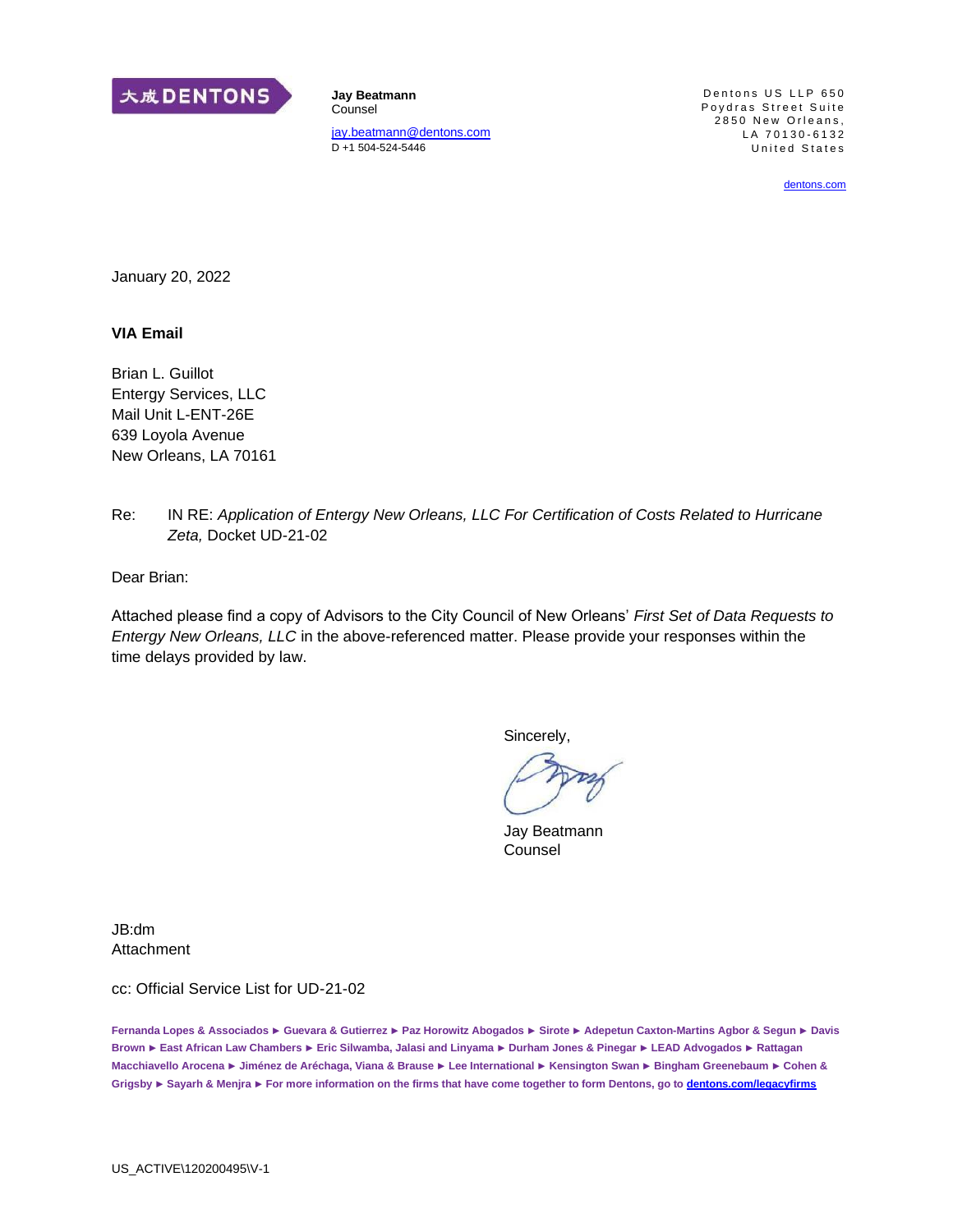## **ADVISORS TO THE COUNCIL OF THE CITY OF NEW ORLEANS FIRST SET OF DATA REQUESTS TO ENTERGY NEW ORLEANS, LLC**

### **APPLICATION OF ENTERGY NEW ORLEANS, LLC, FOR COUNCIL CERTIFICATION OF COSTS RELATED TO HURRICANE ZETA**

# **UTILITY DOCKET NO. UD-21-02**

#### **Definitions**

- 1. "Affiliates" has the meaning as defined in City Council Resolution R-01-676.
- 2. "ADIT" means accumulated deferred income tax.
- 3. "AMI" means advanced metering infrastructure.
- 4. "And" means and/or.
- 5. "Any" shall be understood to include and encompass "all."
- 6. "ARAM" means Average Rate Assumption Method in the context of amortizing PITA.
- 7. "CNO" means City of New Orleans.
- 8. "Communications" means any verbal or written exchange of information between individuals, regardless of mode, and includes all verbal and written communications of every kind, including but not limited to, telephone calls, conferences, and correspondence, and all memoranda concerning the requested communications. Where a communication that is requested is not in writing, provide copies of all memoranda and Documents made relating to the requested communication and describe in full the substance of the communication to the extent that substance is not reflected in the memoranda and Documents provided.
- 9. "Council" means the Council of the City of New Orleans.
- 10. "Company" means Entergy New Orleans, LLC or its successor.
- 11. Documents.
	- a. "Documents" or "Documentation" includes all writings and records of every type in your possession, control or custody, produced by any means, conveying visible and/or audible and/or electronic information, including, but not limited to: testimony and exhibits, memoranda, contracts, agreements, correspondence, emails, letters, reports (including drafts, preliminary, intermediate and final reports), statutes, ordinances, resolutions, articles, textbooks, treatises, pleadings, briefs, data responses currently or previously under the custody, care and/or control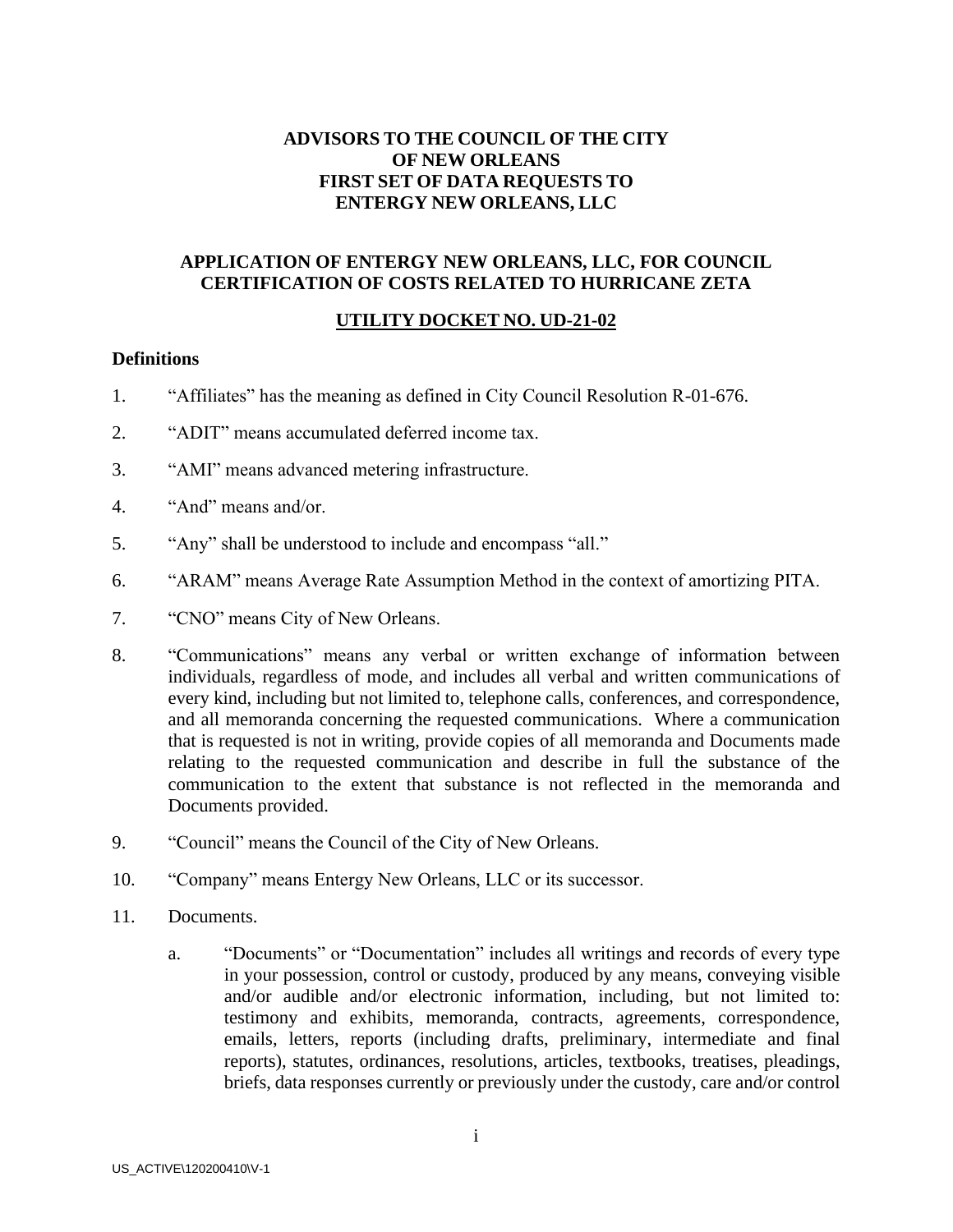of plaintiffs, plaintiffs' counsel and/or anyone acting on behalf of plaintiffs or plaintiffs' counsel, surveys, analyses, studies, summaries, comparisons, tabulations, charts, books, pamphlets, photographs, maps, bulletins, corporate or other minutes, notes, diaries, log sheets, ledgers, transcripts, microfilm, microfiche, computer data, computer files, computer tapes, computer inputs, computer outputs and printouts, vouchers, accounting statements, budgets, work papers, engineering diagrams (including "one-line" diagrams), mechanical and electrical recordings, telephone and telegraphic communications, speeches, and all other records, written, electrical, mechanical or otherwise and drafts of any of the above.

- b. "Documents" or "Documentation" includes copies of Documents, where the originals are not in your possession, custody, or control.
- c. "Documents" or "Documentation" includes every copy of Documents which contains handwritten or other notations, or which otherwise does not duplicate the original or any other copy.
- d. "Documents" or "Documentation" also includes any attachments or appendices to any document.
- 12. "DR" means data requests as may be propounded among parties to the instant proceeding.
- 13. "Each" shall be understood to include and encompass "every."
- 14. "EAI" means Entergy Arkansas, Inc.
- 15. "ELL" means Entergy Louisiana, LLC.
- 16. "EMI" means Entergy Mississippi, Inc.
- 17. "ENO" or "ENOL" means Entergy New Orleans, LLC.
- 18. "ETAA" means Entergy Tax Allocation Agreement.
- 19. "ETI" means Entergy Texas, Inc.
- 20. "EUH" means Entergy Utility Holding Company, LLC.
- 21. "Entergy Operating Companies," or "EOC" means ENO, ELL, EAI, EMI, and ETI, or their successors.
- 22. "Entergy" or "Entergy System" means Entergy Corporation, any affiliates or subsidiaries, any merged or consolidated predecessors in interest, past or present employees, officers, directors, agents, contractors, consultants, attorneys, and representatives, and any other person who has in the past or is now acting or purporting to act on its behalf.
- 23. "Enterprises" means Entergy Enterprises, Inc.
- 24. "EOI" means Entergy Operations Services, Inc.
- 25. "EPD" means Entergy Power Development Corp.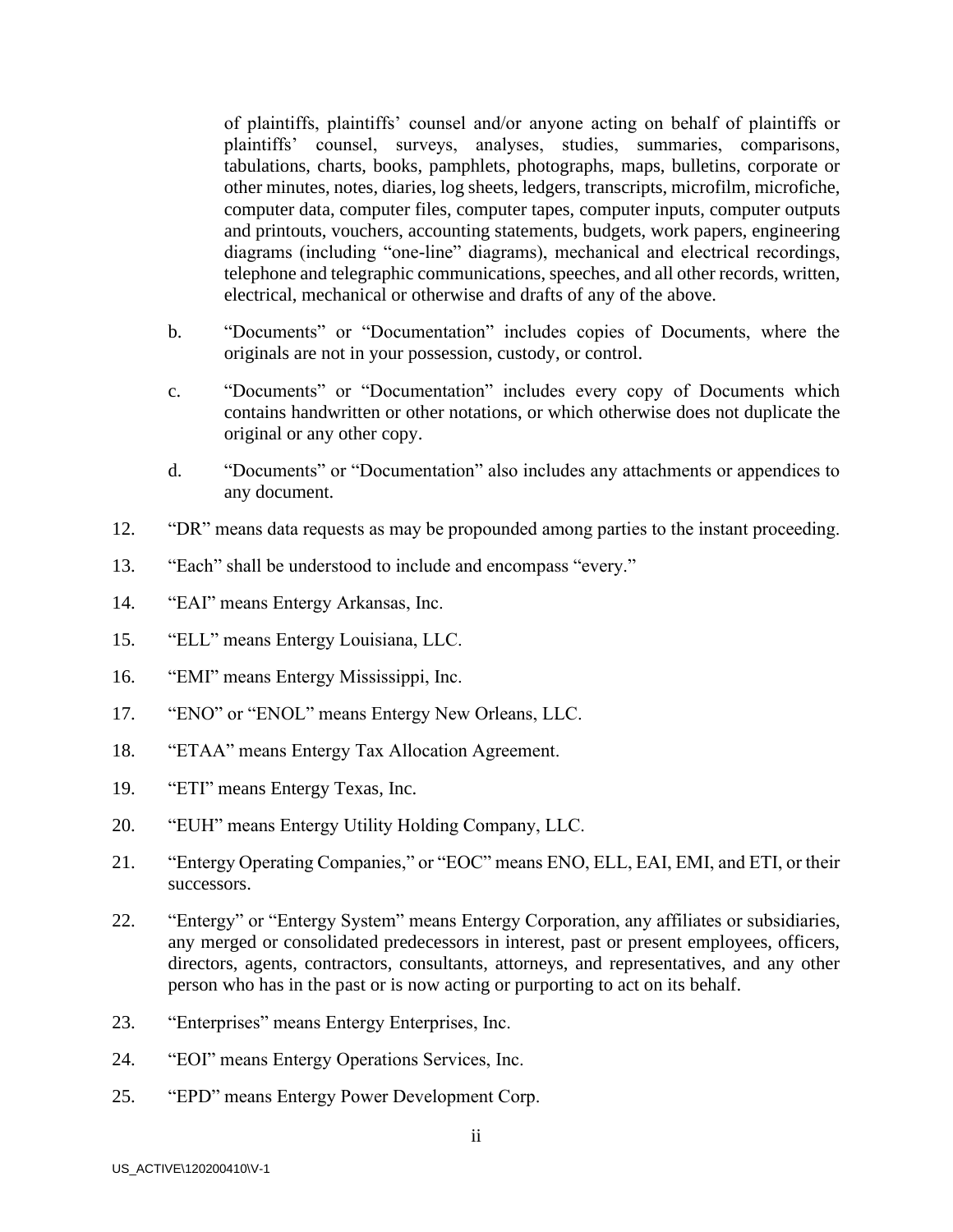- 26. "ESI" means Entergy Services, Inc or its successor organization Entergy Services, LLC .
- 27. "ESL" means Entergy Services, LLC or its predecessor organization Entergy Services, Inc.
- 28. "Evaluation" means The Evaluation Report for the Evaluation Period ending December 31, 2020 for each of Rider Schedule EFRP-6 and Rider Schedule GFRP-6 filed on June 30, 2021, including all attached and related documents and workpapers that were provided on or about that date.
- 29. "FAS XXX" means Statement of Financial Accounting Standards No. XXX, where 'XXX' refers to the statement number (*e.g.,* FAS 109).
- 30. "FASB" means Financial Accounting Standards Board.
- 31. "FERC" means the Federal Energy Regulatory Commission.
- 32. "GAAP" means Generally Accepted Accounting Principles.
- 33. "GIRP" means Gas Infrastructure Replacement Program in the context of ENO's gas utility.
- 34. "Identify" or "Identifying" means:
	- a. With respect to a natural person, the person's full name, present employer, title, job description, and professional or home address.
	- b. With respect to documents, the title (if any), nature, substance, date and source of origin on the document, all described with sufficient particularity to enable the document to be specified or recognized.
- 35. "Information" means any knowledge, fact, data, or intelligence whether contained in a Document or unrecorded.
- 36. "Interveners" means all parties who filed an intervention request with the Clerk of the Council, with a copy submitted to the Director of the Council Utilities Regulatory office, and whose interventions were subsequently granted.
- 37. "IRS" means the Internal Revenue Service.
- 38. "MCF" means thousands of cubic feet of natural gas.
- 39. "MISO" means Midcontinent Independent System Operator, Inc. or predecessor entities, its operations, its assets, its member organizations, its territory of operations, the territory of operations of its member organizations, Entergy operations within or under MISO authority, its marketplaces related to energy, its planning mechanisms, or other assets or operations related to MISO.
- 40. "MW" means megawatts.
- 41. "MWh" means megawatt hours.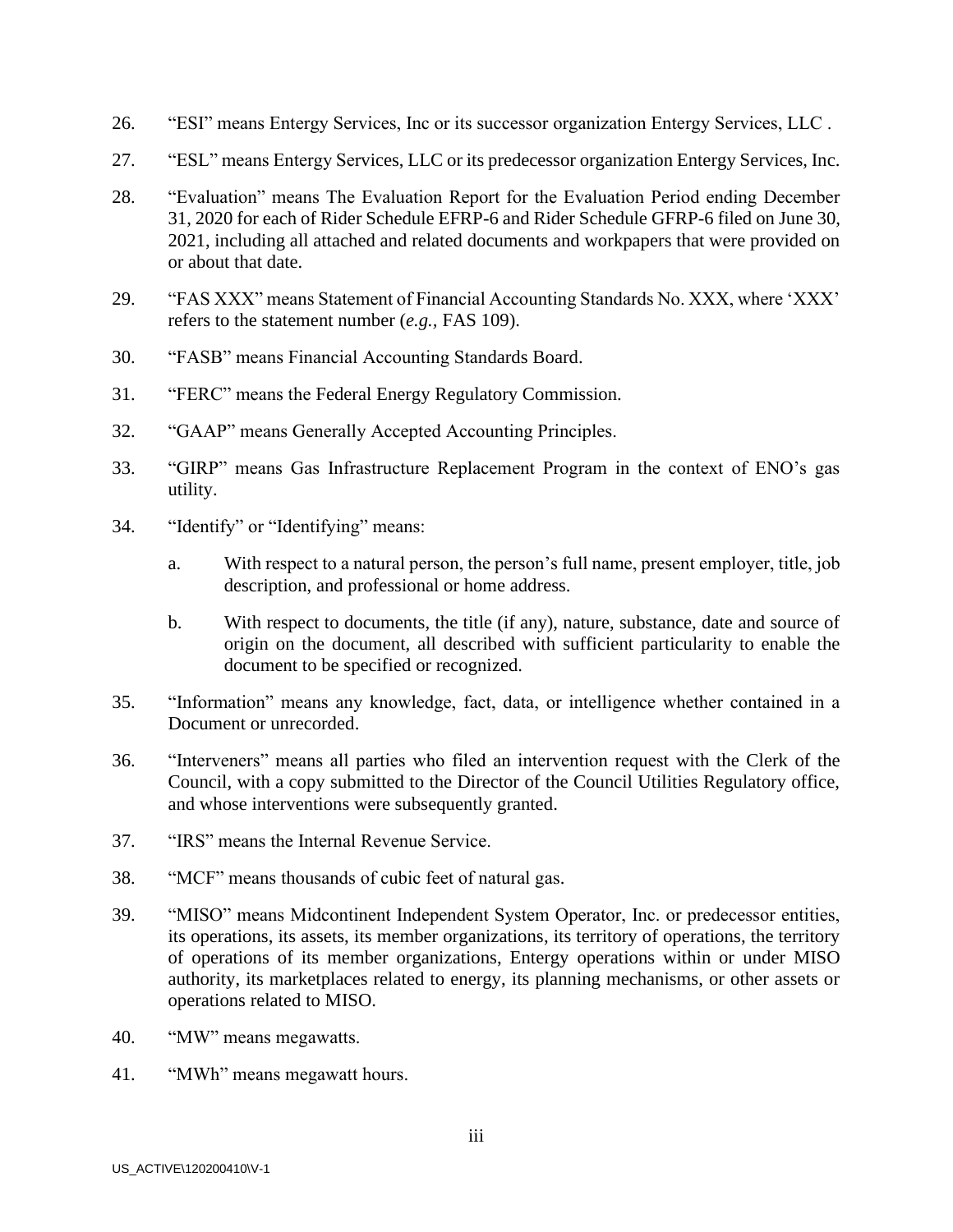- 42. "NOLCF" means net operating loss carryforward.
- 43. "Or" means and/or.
- 44. "Parties" means ENO, The Council's Advisors, and all parties to Docket No. UD-18-07.
- 45. "Person" includes any individual, corporation, business or governmental entity whatsoever, and every other type of entity or organization.
- 46. "PITA" means protected excess-ADIT.
- 47. "PLR" means Private Letter Ruling as may be released by the IRS.
- 48. "Project Code" means an alphanumeric code used by Entergy to capture related costs for a particular task or service for accounting and reporting purposes.
- 49. "Relating to" or "Related to" shall be understood to include pertaining to, referring to, having as its subject matter, constituting, supporting, analyzing, discussing, evaluating, or bearing upon, directly or indirectly the subject matter of the specific Request.
- 50. "Respondent" means ENO and any of its representatives including any other Entergy representative.
- 51. "SEC" means Securities and Exchange Commission.
- 52. "SERI" means System Energy Resources, Inc.
- 53. "Tax Cut Act" or "TCJA" means the Tax Cuts and Jobs Act of 2017.
- 54. "Testimony" means any verbal or written declaration made under oath in connection with any regulatory, administrative or adjudicative proceeding or other judicial process or formal dispute resolution process (*e.g.* arbitration) for any purpose, including but not limited to depositions, hearings or trial.
- 55. "Trial Balance" means any presentation of accounting data by account from a book of accounts that is presented in a tabular format, whether pre-close or post-close for an accounting period or measurement date.
- 56. "UPS" means the Union Power Station in Union County near El Dorado, Arkansas.
- 57. "UPSA" means the Unit Power Sales Agreement relating to the Grand Gulf nuclear unit.
- 58. "USOA" and "USofA" both mean the FERC Uniform System of Accounts.
- 59. "Publications" include, but are not limited to, articles, books, reviews, papers, presentations, studies, reports, analyses, or other documents released for publication.
- 60. "UPITA" means unprotected excess ADIT.
- 61. "You" and "Your" means Entergy, ENO, any affiliates or subsidiaries, any merged or consolidated predecessors in interest, past or present employees, officers, directors, agents,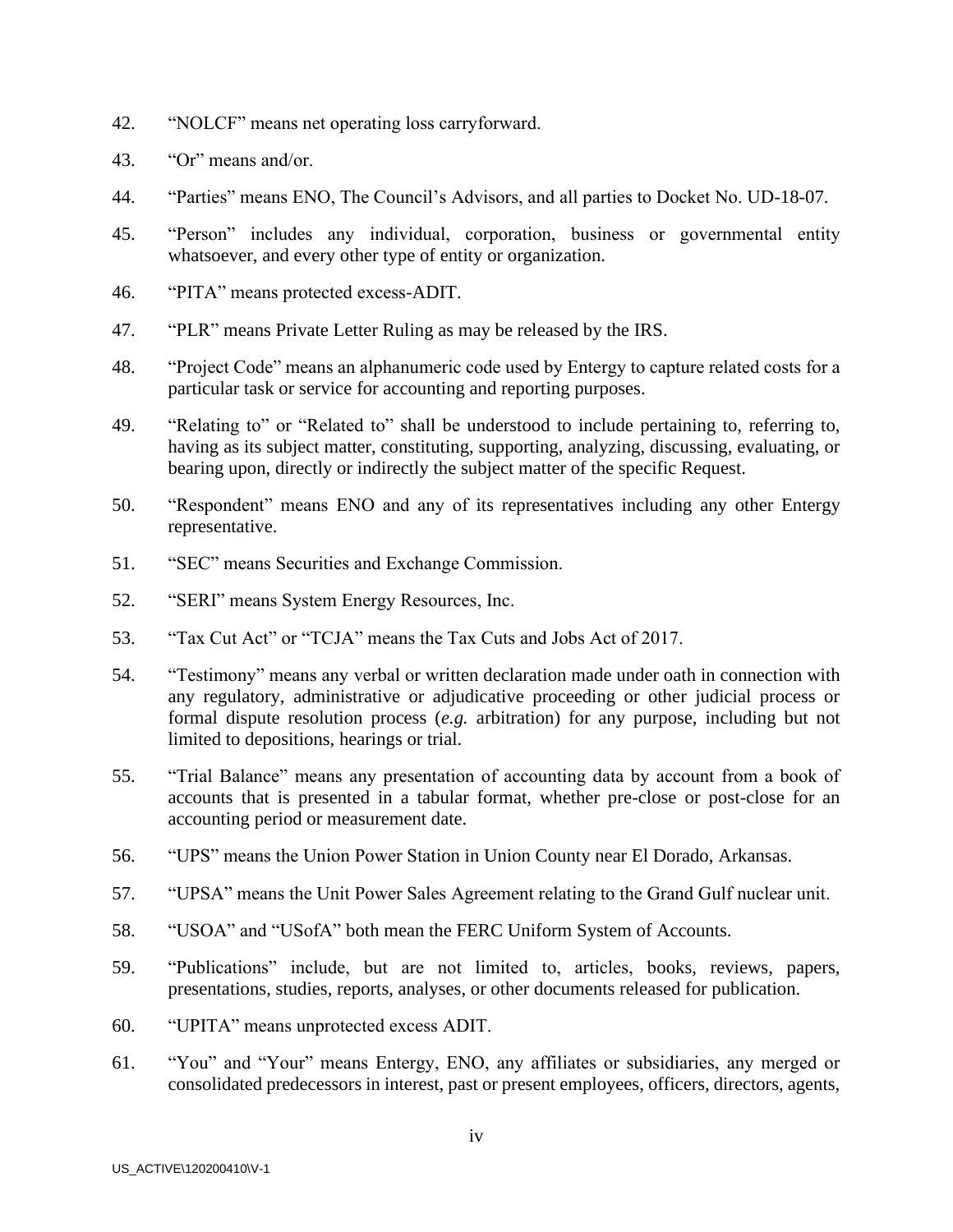contractors, consultants, attorneys, and representatives and any other person who has in the past or is now acting or purporting to act on its behalf.

- 62. "WACC" means Weighted Average Cost of Capital as customarily employed by the Council for regulatory ratemaking purposes. "Before-tax WACC" means WACC calculated to reflect applicable tax effects related to the cost of equity. "After-tax WACC" means WACC calculated without regard to the applicable tax effects related to the cost of equity.
- 63. As used herein, the singular shall include the plural and the plural shall include the singular.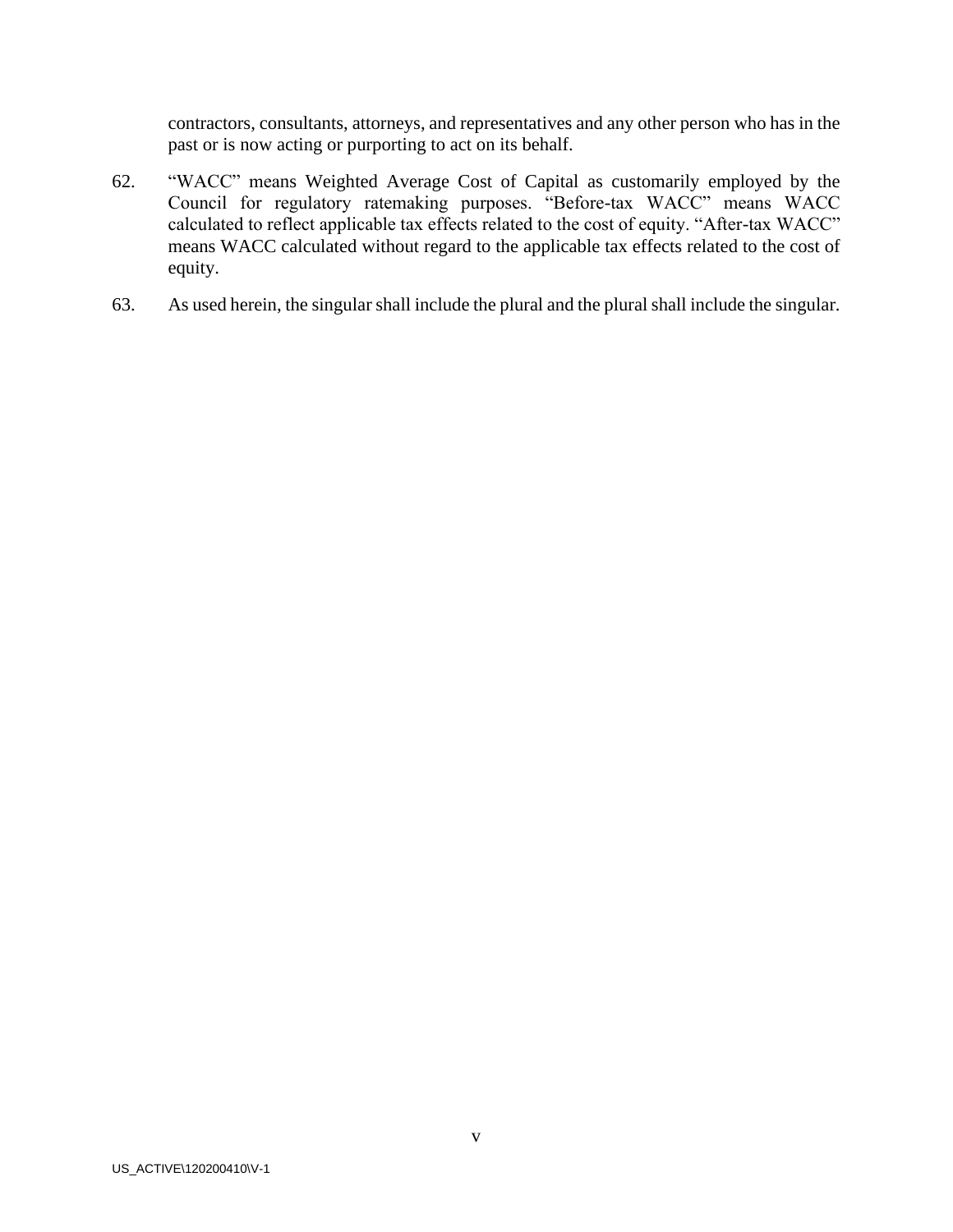### **Instructions**

- 1. Data Requests, interrogatories, and requests for production of documents or any other discovery requests (collectively "Requests" or individually "Request") call for all information, including information contained in documents, which is known or available to the Respondents in this proceeding.
- 2. Where a Request has a number of separate parts or aspects, a complete response is required to each part or aspect. The response should separately address each part by its individual designation: "(CNO 3-1) (A)," "(CNO 3-1) (B)," etc. Any objection to a part or aspect of a Request should clearly indicate the part or aspect to which it is directed.
- 3. If a Request specifically seeks an answer in response that is not contained in the Document, an answer is required.
- 4. The person who prepares and is responsible for providing the response should be identified on the response.
- 5. If a Request can be answered in whole or in part by reference to the response to another Request served in this proceeding, it is sufficient to so indicate by specifying the other response or part or aspect thereof which is responsive to the instant Request and by specifying whether the response to the other request is a full or partial response to the instant Request. If the response to the other Request constitutes a partial response, the balance of the instant Request must be answered.
- 6. If a Request cannot be answered in full after exercise of due diligence to secure the information requested, state the answer to the extent possible, state why the Request cannot be answered in full, and state what information or knowledge you have concerning the unanswered portions.
- 7. If, in answering any of these Requests, you feel that any Request or instruction applicable thereto is ambiguous, set forth the language you feel is ambiguous and the interpretation you are using in responding to the Request.
- 8. If a document requested is unavailable, identify the document, describe in detail the reasons that the document is unavailable, state where the document can be obtained, and specify the number of pages it contains.
- 9. If no document is responsive to a Request which calls for a document, then so state. In some instances, the Request should be treated as an interrogatory.
- 10. All responses to the Requests are to be amended or supplemented if any person answering the requests obtains information upon the basis of which: (a) the party making the response knows that it was incorrect when made and (b) the party making the response knows that the response, though correct when made, is no longer true or is misleading.
- 11. All Requests are considered to be continuing in nature, and thereby require you to produce by supplemental responses any document within the scope of the Request that you obtain, acquire, or discover subsequent to your initial response to the Request.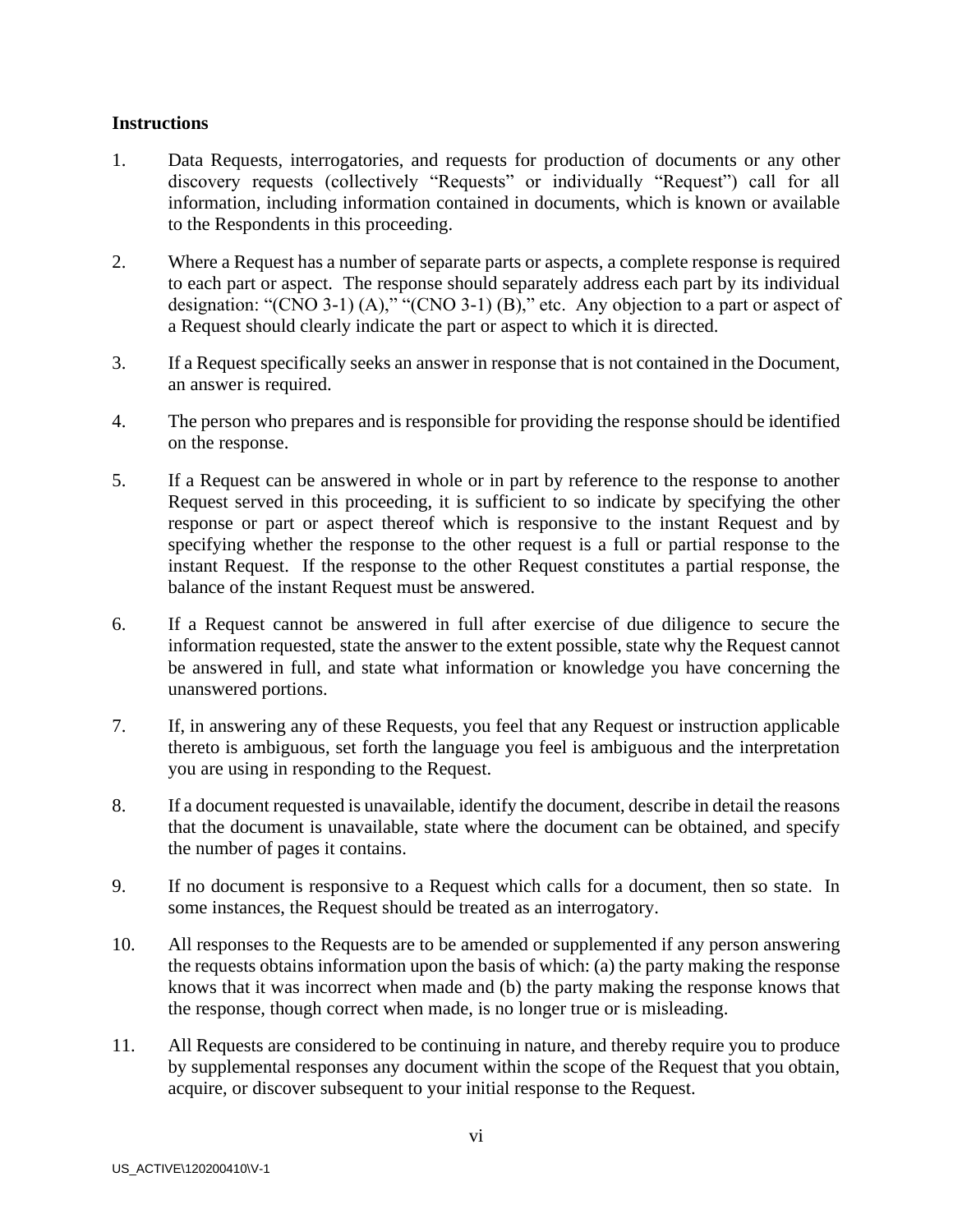12. If the data or Documents responsive to a Request exist, to any extent, in a native electronic form (e.g., Excel file), provide the original native electronic file as part of your response. To the extent data or Documents responsive to any part of a Request may be extracted, saved, prepared, or presented in a tabular electronic format (e.g., Excel or Access file), provide that part of the response in a tabular electronic file (e.g., Excel or Access file).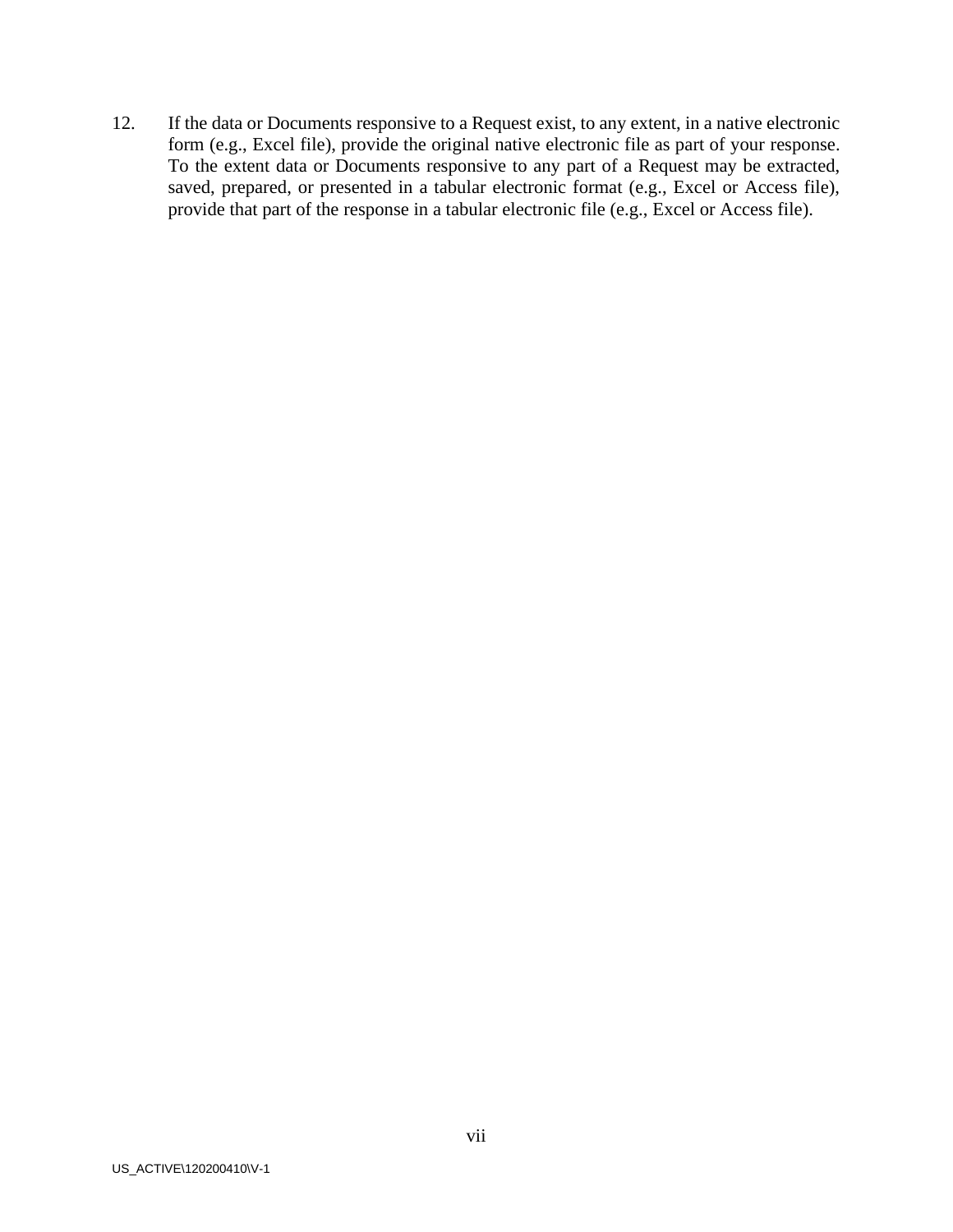## **ADVISORS TO THE COUNCIL OF THE CITY OF NEW ORLEANS FIRST SET OF DATA REQUESTS TO ENTERGY NEW ORLEANS, LLC**

### **APPLICATION OF ENTERGY NEW ORLEANS, LLC, FOR COUNCIL CERTIFICATION OF COSTS RELATED TO HURRICANE ZETA**

### **UTILITY DOCKET NO. UD-21-02**

- CNO 1-1 Please refer to HSPM Exhibit JBT-4, does ENO maintain records involving these data, but with a unique identifier (*i.e.*, field) for each row?
	- a. If yes, please provide a copy of JBT-4, but with a unique identifier for each row.
	- b. If no, please explain why ENO does not maintain such records that include a unique identifier for each row of data.
- CNO 1-2 Please refer to HSPM Exhibit JBT-4, please provide the most current data in the same format as JBT-4 (*i.e.*, please provide an updated version of JBT-4). If practicable, please include a unique identifier for each row.
- CNO 1-3 Please refer to HSPM Exhibit JBT-4. Please also refer to Exhibit JBT-3. Please provide a tabular data set in the format of Exhibit JBT-4 presenting all accounting entries (both positive and negative Monetary Amount) for each of the Project Code presented in Exhibit JBT-3. To the extent Exhibit JBT-4 is fully responsive, please state as such.
	- a. Please identify each entry that was not presented in Exhibit JBT-4 (if any).
		- i. Please explain why that entry that is now presented that was not presented in Exhibit JBT-4.
	- b. Please reconcile any difference in the sum of Monetary Amount between the requested data set, related to Exhibit JBT-3, and that in Exhibit JBT-4.
- CNO 1-4 Please refer to HSPM Exhibit JBT-4, Excel rows 42, 825, 8237, 8238, 8239, 8240, 8242, 8244, 8245, 8917, 10725, 10726, 10939, 11597, 13017, each presenting Materials & Supplies or Materials & Supplies Loader Source Resource Desc, with Monetary Amounts totaling \$1,032,542.12, and having blank entries for columns such as Vendor, Invoice Date, Item Stock Name, Merchant, and others that are populated for other rows.
	- a. For each referenced row whose Monetary Amount is negative, please explain the negative amount's purpose, why a negative amount is appropriate and identify any ENO accounting entry to which this negative amount is contra, reversing, or otherwise related.
	- b. Please explain why the identified rows lack entries that were provided for in the other rows in this exhibit.
	- c. For each identified row, please provide all supporting documentation.
- CNO 1-5 Please refer to HSPM Exhibit JBT-4, please confirm that 723 rows have no entry for Transaction Date (*i.e.*, the field is blank). For each row in which the Transaction Date has no entry, please explain the reason why there is no entry and why no data is available.
- CNO 1-6 Please refer to HSPM Exhibit JBT-4, Excel row 2, which provides a header for data presented in columns below. Please provide a copy of each Document that describes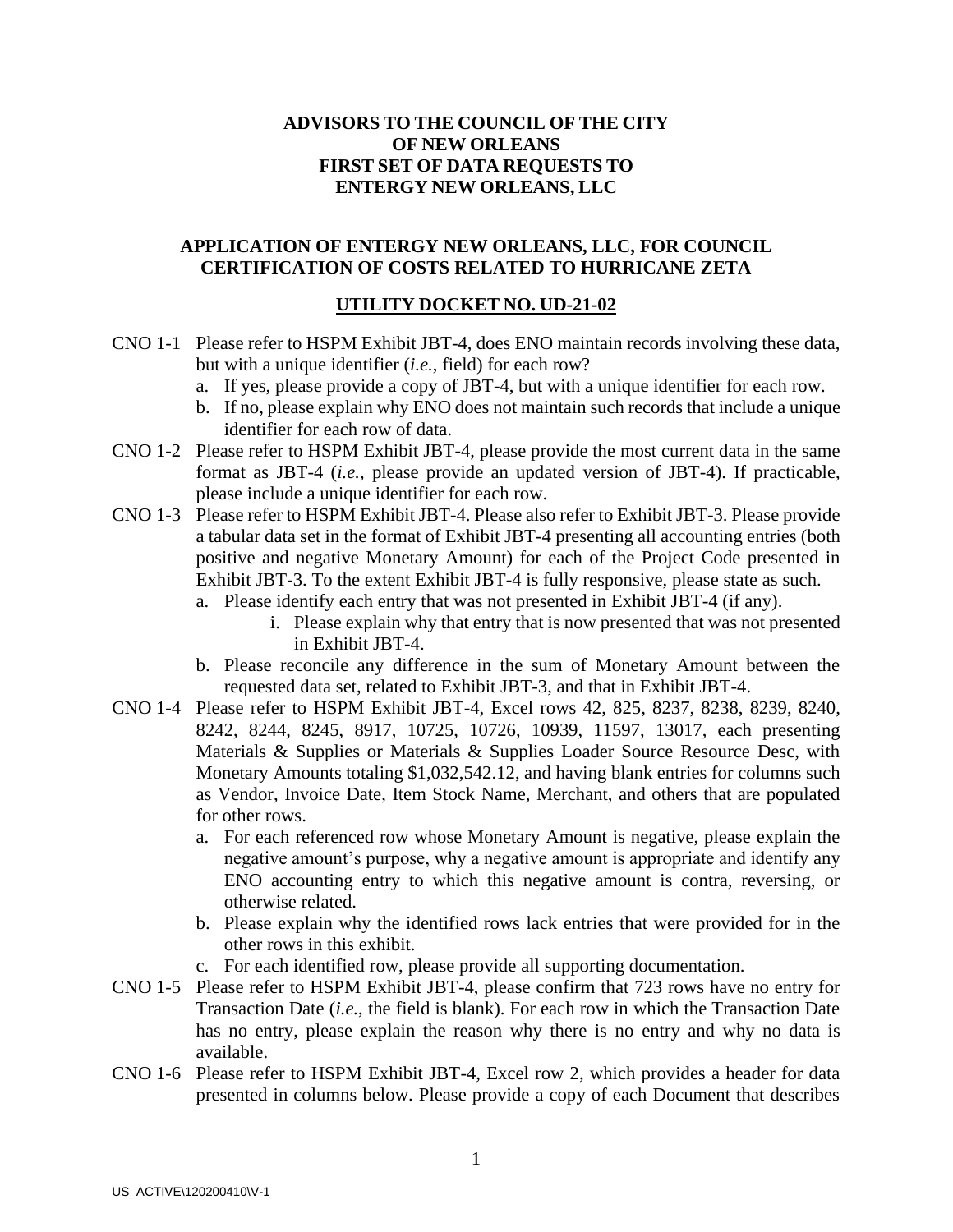these data categories or instructs how such data is to be characterized, assigned, allocated, or input (*e.g.*, an instruction or policy manual for these data entries).

- CNO 1-7 Please refer to HSPM Exhibit JBT-4, the column labeled Department Description. Please confirm that 113 rows have the entry La Distribution V.P. – Enoi in that column and that the sum of their Monetary Amount entries is \$1,002,430.91.
	- a. Please describe in detail what is meant by La Distribution V.P. Enoi.
	- b. Please explain why these entries were characterized as having this Department Description.
- CNO 1-8 Please refer to HSPM Exhibit JBT-4, the column labeled Phy Loc Desc, which contains various entries. For each of the below entries, please explain how such rows' Monetary Amount are relevant to ENO's Zeta storm restoration and why they are appropriately recoverable from ENO-related sources. Please provide documentation supporting each row having a referenced entry.
	- a. Transmission Substations La
	- b. Transmission Subs- Entergy Sys
	- c. Transmission Lines Louisiana
	- d. Distribution Lines-Entergy Sys
	- e. Distribution Lines Arkansas
	- f. Distribution Lines Texas
	- g. Dist Network Lake Charles
	- h. Distribution Substations La
	- i. West Monroe Office
	- j. Little Rock Data Center
	- k. Little Rock Office
	- l. Distribution Lines Miss
	- m. Simmons Tower (located in AR)
	- n. Transmission Substations Ark
	- o. Transmission Control Ctr S
	- p. Transmission Control Ctr N
	- q. Woodlands Parkwood Ii Build
- CNO 1-9 Please refer to HSPM Exhibit JBT-4, the column labeled Phy Loc Desc, the entries Transmission Control  $\text{Ctr} - \text{S}$  and Transmission Control  $\text{Ctr} - \text{N}$ .
	- a. Please describe how costs (both capital and O&M) related to the Transmission Control Centers are allocated to ENO.
	- b. Please state when ENO became an owner of the Transmission Control Centers.
- CNO 1-10 Please refer to HSPM Exhibit JBT-4, the column labeled Source Resource Desc, the entry Exempt-Overtime.
	- a. Please explain what is meant by Exempt-Overtime.
	- b. Please explain under what circumstances exempt employees are paid overtime and why any such overtime was paid to exempt employees in the relevant circumstances.
	- c. Did the employees related to these payroll costs receive payroll equal to these exempt-overtime entries (net of appropriate payroll deductions)?
	- d. Were these exempt-overtime charges incremental to their relevant employee's base salary?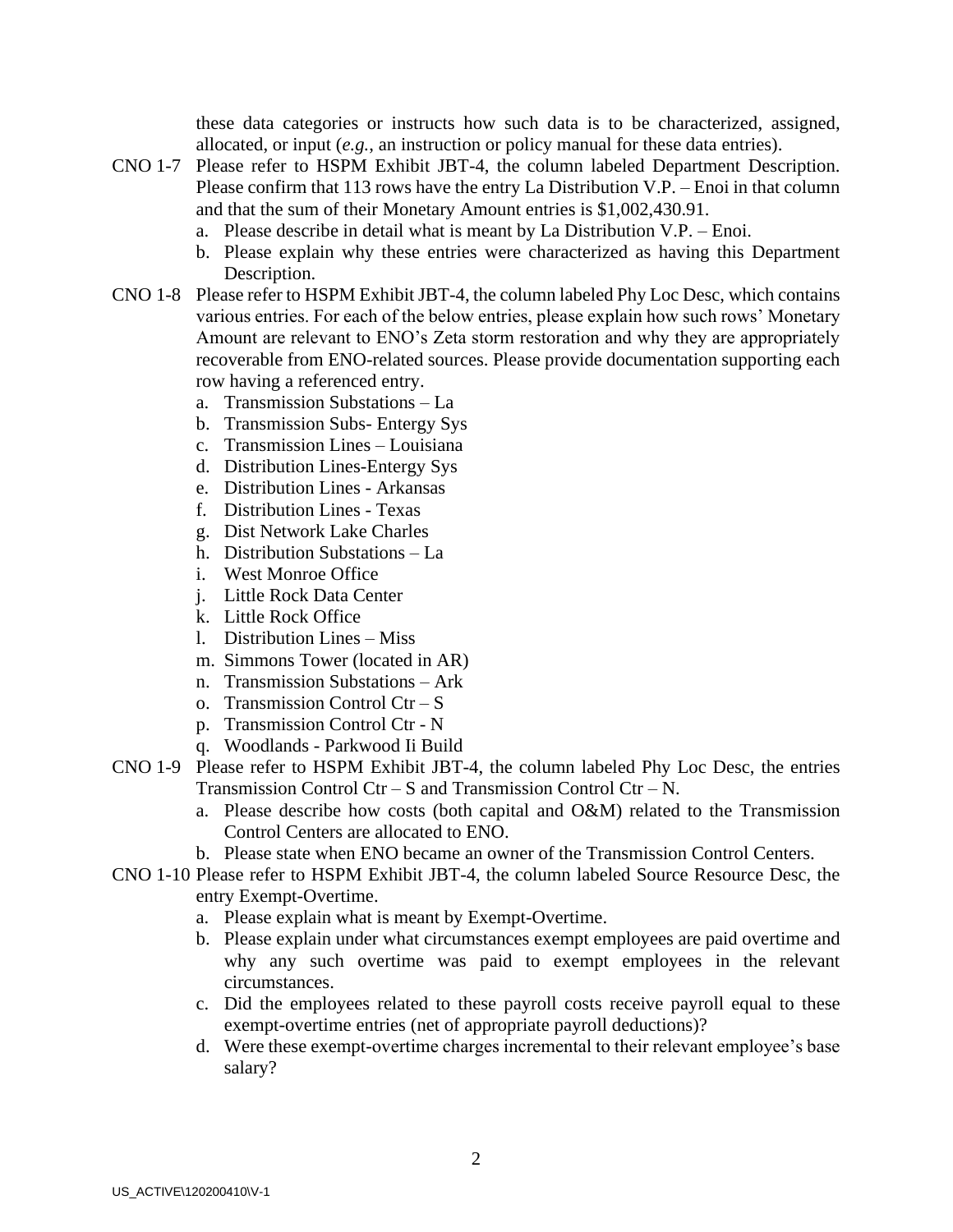- CNO 1-11 Please confirm that all of the capital costs presented in the Application for review (*i.e.* in HSPM Exhibit JBT-4), including CWIP and RWIP, have been or will be recorded on ENO's books and not on the books of another Entergy affiliate. If not, please clarify.
- CNO 1-12 Please refer to Exhibit JWH-8, the column labeled "Contract Type". Please explain the meaning of Baseload and Off System.
- CNO 1-13 Please provide a summary in terms of debits and credits by ENO Account (*i.e.*, FERC Account plus subaccount additional digits) of ENO's accounting related to Zeta. To the extent any amounts remain in suspense, please explain how their final accounting disposition is expected to be recorded.
- CNO 1-14 Please explain in terms of debits and credits by ENO Account (*i.e.*, FERC Account plus subaccount additional digits) how plant removed from plant in service due to storm restoration activities is recorded.

a. Please provide ENO's accounting entries related to removed plant related to Zeta.

- CNO 1-15 Please explain in terms of debits and credits by ENO Account (*i.e.*, FERC Account plus subaccount additional digits) how recovery of capital costs through a storm escrow withdrawal is recorded,
	- a. For ENO's books of account,
	- b. For ENO's tax accounting as part of the ETAA.
- CNO 1-16 Please explain in terms of debits and credits by ENO Account (*i.e.*, FERC Account plus subaccount additional digits) how recovery of O&M costs through a storm escrow withdrawal is recorded,
	- a. For ENO's books of account,
	- b. For ENO's tax accounting as part of the ETAA.

Respectfully submitted,

DENTONS US LLP,

*/s Jerry A. Beatmann, Jr.*

Basile J. Uddo (Bar No. 10174) Jerry A. Beatmann, Jr. (Bar No. 26189) 650 Poydras Street, Suite 2850 New Orleans, LA 70130 504-524-5446 (Office) 504-256-6142 (Cell) [jay.beatmann@dentons.com](mailto:jay.beatmann@dentons.com)

\_\_\_\_\_\_\_\_\_\_\_\_\_\_\_\_\_\_\_\_\_\_\_\_\_\_\_\_\_\_\_

Clinton A. Vince Emma F. Hand Presley R. Reed, Jr. 1900 K Street, N.W. Washington, D.C. 20006 202-408-6400 (Telephone) 202-408-6399 (Facsimile) clinton.vince@dentons.com